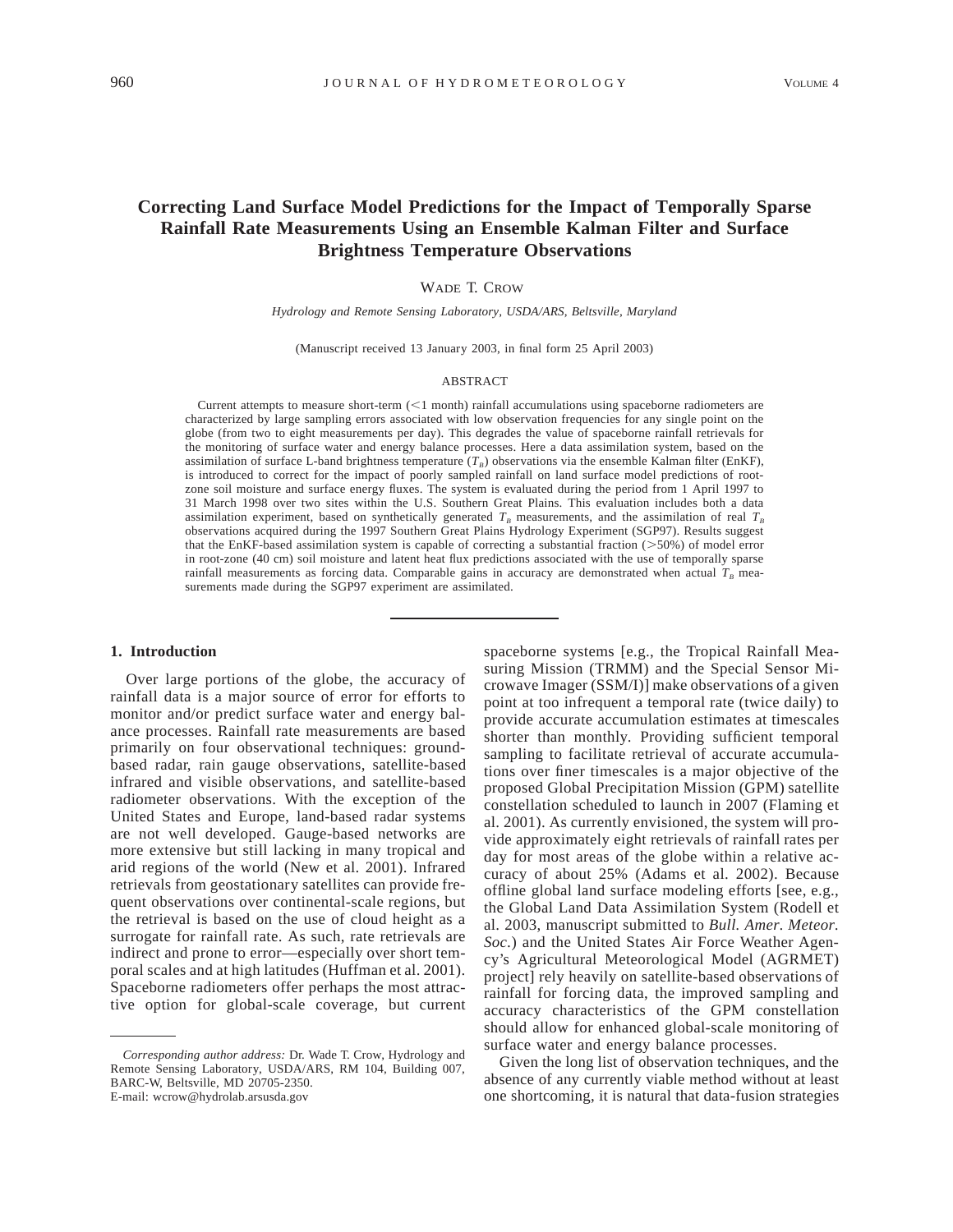involving one or more observational technique have developed. Examples within the United States include the merging of ground-based radar and rain gauge measurements in Stage-III precipitation products produced by regional National Oceanic and Atmospheric Administration (NOAA) River Forecasting Centers and quilted into a national Stage-IV product by the National Centers for Environmental Prediction (see information online at http://www.emc.ncep.noaa.gov/mmb/stage4/). Over regions of the globe not covered by extensive groundbased radar or gauge networks, the best current source of rainfall measurements are obtained by merging highfrequency, but uncertain, infrared rainfall rate retrievals with more direct, but temporally sparser, spaceborne radiometer observations (Todd et al. 2001). A merged  $1^{\circ}$  lat  $\times$  1° lon daily (1DD) product based on infrared retrievals from the Television Infrared Observation Satellite (TIROS) Operational Vertical Sounder (TOVS) and the Geostationary Operational Environmental Satellite (GOES) and passive microwave measurements from SSM/I is currently being archived as part of the Global Precipitation Climatology Project (GPCP) (Huffman et al. 2001).

Additional opportunities for the fusion of various observational sources are afforded by the development of data assimilation systems designed to update dynamic land surface models with remote observations. A particularly powerful aspect of these systems is their ability to integrate observations that are only indirectly related to rainfall. For instance, over lightly vegetated regions of the globe, L-band surface brightness temperature  $(T_B)$ observations can be inverted to produce estimates of near-surface (5 cm) soil moisture. Potential spaceborne sources of high-frequency (1–3-day repeat time) global L-band  $T_B$  observations in the near future include the European Space Agency's (ESA) Soil Moisture and Ocean Salinity Mission (SMOS) scheduled for launch in 2006 and the Hydrospheric States (HYDROS) mission currently slated as a back-up mission in the National Aeronautics and Space Administration's (NASA's) Earth System Science Pathfinder (ESSP) program. Spaceborne  $T_B$  observations provide an indirect measure of antecedent rainfall that, if properly interpreted by the land data assimilation system, could correct land surface model predictions for the impact of rainfall inputs derived from the sparse sampling of an intermittent rainfall event. It is important to note that such systems will not correct rainfall estimates themselves. Rather, their aim would be to mitigate the impact of rainfall-forcing errors on a land surface model's representation of surface state and flux variables.

The purpose of this analysis is to examine the potential of a data assimilation system designed around the ensemble Kalman filter (EnKF) to combine temporally sparse rainfall rate measurements—ostensibly from a spaceborne source–with  $T<sub>B</sub>$  observations driven by near-surface soil moisture conditions. The application of the EnKF to the assimilation of  $T_B$  observations

into a land surface model was first described in Reichle et al. (2002a). Recent work has successfully extended the application of the EnKF to cases involving real  $T_B$ observations acquired during the 1997 Southern Great Plains Hydrology Experiment (SGP97) (Margulis et al. 2002; Crow and Wood 2003). The approach used here is based on the generation of a set of precipitation realizations (conditioned by both climatological expectations and temporally sparse rainfall observations) to force an ensemble of land surface state forecasts. These forecasts are, in turn, updated using a remote observation of L-band brightness temperature and the standard Kalman filter update equation. Preliminary work in Crow and Wood (2003) describes an EnKF-based data assimilation system where the model forecast ensemble is based solely on climatological expectations concerning precipitation. This implies that no observations of antecedent rainfall are available at EnKF update times. Even for remote portions of the globe such an assumption is unrealistically restrictive. The development of global spaceborne retrieval technologies virtually guarantees that, however incomplete or temporally sparse, some type of rainfall observation will be available to condition likelihood concerning recent rainfall accumulations beyond what is possible from purely climatological considerations. Consequently, this paper expands on earlier work by presenting a data assimilation system capable of integrating both surface  $T_B$  observations and sparse rainfall accumulations derived from the temporal sampling of rainfall rates at frequencies consistent with expectations for current and next-generation spaceborne radiometer systems (2–12 observations per day). As a first approach for proof of concept, initial results are generated using an identical twin data assimilation methodology where observations are synthetically generated by a model, perturbed with noise, and then assimilated back into the same model. Additional results incorporating real  $T<sub>B</sub>$  observations made

### **2. Data assimilation system**

during SGP97 are also presented.

The data assimilation system examined here consists of three parts: a land surface model to forecast land surface model states, an observation model to predict surface brightness temperatures  $(T_B)$  based on land surface model state predictions, and an EnKF to update state forecasts with  $T_B$  observations. The land surface and observation models are presented in sections 2a and 2b. As described in section 2c, the EnKF is based on the use of a model ensemble to temporally propagate the error covariance information required by the state update equation of the standard Kalman filter. For this particular application of the EnKF, the forecast ensemble is generated using a set of rainfall realizations consistent with the likelihood of various daily rainfall accumulations given climatological considerations and the sparse subsampling of actual rainfall at temporal frequencies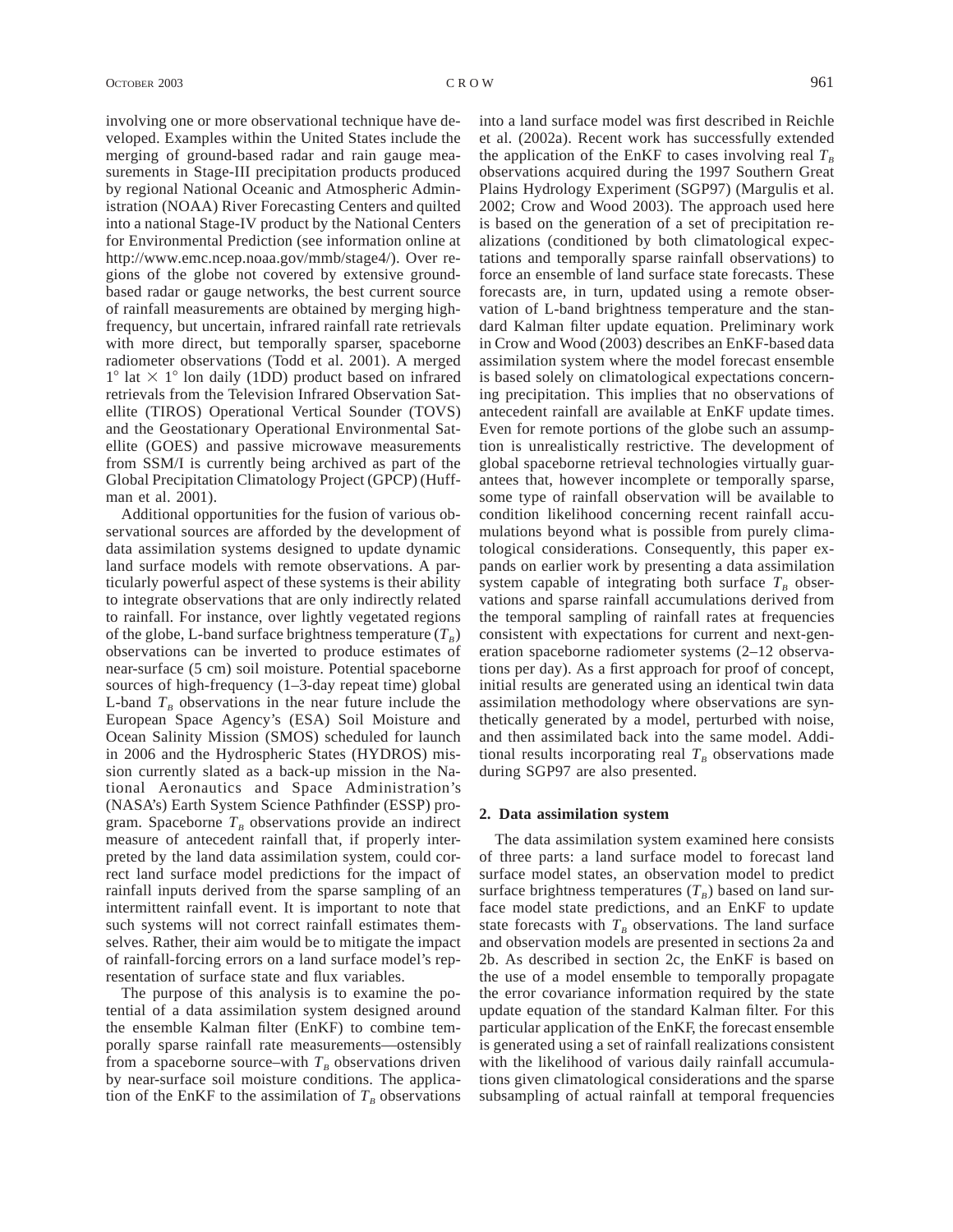

FIG. 1. (a) Times series of TOPLATS simulated 40-cm soil moisture results and daily precipitation at the NOAA ATDD Little Washita site between 1 Apr 1997 and 31 Mar 1998. (b) Same as (a), but for the ARM CART EF site 13.

expected in next-generation spaceborne systems. The statistical procedure used to create these rainfall realizations is detailed in section 2d.

#### *a. Land surface modeling and site descriptions*

Numerical modeling of the land surface was based on Topographically-based Land Atmosphere Transfer Scheme (TOPLATS) (Famiglietti and Wood 1994; Peters-Lidard et al. 1997) simulations. The model has been successfully applied to regions within the Southern Great Plains (SGP) by a number of studies (see, e.g., Peters-Lidard et al. 2001; or Crow and Wood 2002). The top soil moisture layer in TOPLATS was set to a depth of 5 cm to reflect the expected vertical depth of sensitivity for remote L-band  $T_B$  observations. Simulations were run between 1 April 1997 and 31 March 1998 on an hourly time step at the Department of Energy's Atmospheric Radiation Measurement (ARM) Cloud and Radiation Testbed (CART) extended facility site 13 (EF13;  $36^{\circ}36'$ N,  $97^{\circ}29'$ W) near Lamont, Oklahoma, and the NOAA Atmospheric Turbulence and Diffusion Division (ATDD) Little Washita watershed site (34°58'N, 97°57'W) near Chickasha, Oklahoma. Peak leaf area index (LAI) values during the growing season were adjusted to fit local energy flux observations. Simulated soil moisture time series are shown in Fig. 1 and model validation results for both sites are shown in Figs. 2 and 3. Additional details on the application of TOPLATS to these sites can be found in Crow and Wood (2003). Despite their proximity, the two sites demonstrate substantially different root-zone soil water dynamics during the 1997 growing season. The ARM CART EF13 site was usually wet due to the impact of several large precipitation events in June and July. Conditions at the NOAA ATDD Little Washita site are more typical of the region's climatology, with an

absence of sustained precipitation during June and July leading to a strong dry down during the midsummer months. In general, denser vegetation at the ARM CART EF13 site produces relatively more transpiration and faster root-zone dry-down dynamics.

#### *b. Microwave emission modeling*

Surface (5 cm) soil moisture and soil temperature predictions made by TOPLATS were processed through the Land Surface Microwave Emission Model (LSMEM) (Crow et al. 2001) to produce corresponding estimates of L-band surface brightness temperature  $(T_B)$ . Microwave radiative transfer parameters for both sites were taken from Jackson et al. (1999). Brightness temperature validation results in Fig. 2 and 3 are based on airborne electronically scanning thinned array radiometer (ESTAR) measurements made during the SGP97 experimental period (17 June to 16 July 1997). The ESTAR measurements have a pixel resolution of 800 m. However, to account for georegistration uncertainties, ESTAR  $T_B$  measurements used here were derived from averaging observations within a  $3 \times 3$  pixel window centered on each site. It is worth noting that comparisons between 5-cm soil moisture gravimetric soil moisture samples in the immediate vicinity of the ARM CART EF13 site and TOPLATS predictions are quite good. This suggests that the pronounced negative bias in LSMEM  $T_B$  predictions shown in Fig. 3 is at least partially a scale effect reflecting the difference in support between the plot-scale model simulation and the field-scale ESTAR retrieval (Crow and Wood 2003).

#### *c. The ensemble Kalman filter*

The EnKF uses an ensemble-based Monte Carlo approach to temporally propagate error covariance information required by the standard Kalman filter (KF) for updating of model predictions with observations (Evenson 1994; Reichle et al. 2002a). Using notation presented in Reichle et al. (2002a), this section describes the state space representation of the EnKF. Take  $Y(t)$  to be a vector of model state variables at time *t.* The potentially nonlinear prognostic equation **f** describing the temporal evolution of these states can be represented as

$$
\frac{d\mathbf{Y}}{dt} = \mathbf{f}(\mathbf{Y}, \mathbf{w}).\tag{1}
$$

The error term **w** originates from inadequacies in model physics, poor parameter selection, and/or errors in model forcing data. Let the operator **M** represent the measurement operator that converts the state variables in **Y** into a measurements taken at time  $t_k$ :

$$
\mathbf{Z}_k = \mathbf{M}[\mathbf{Y}(t_k)] + \mathbf{v}_k, \tag{2}
$$

where  $\mathbf{v}_k$  represents additive Gaussian measurement noise with covariance  $C_{yk}$ . The EnKF is based on the Monte Carlo generation of an ensemble of **Y** predictions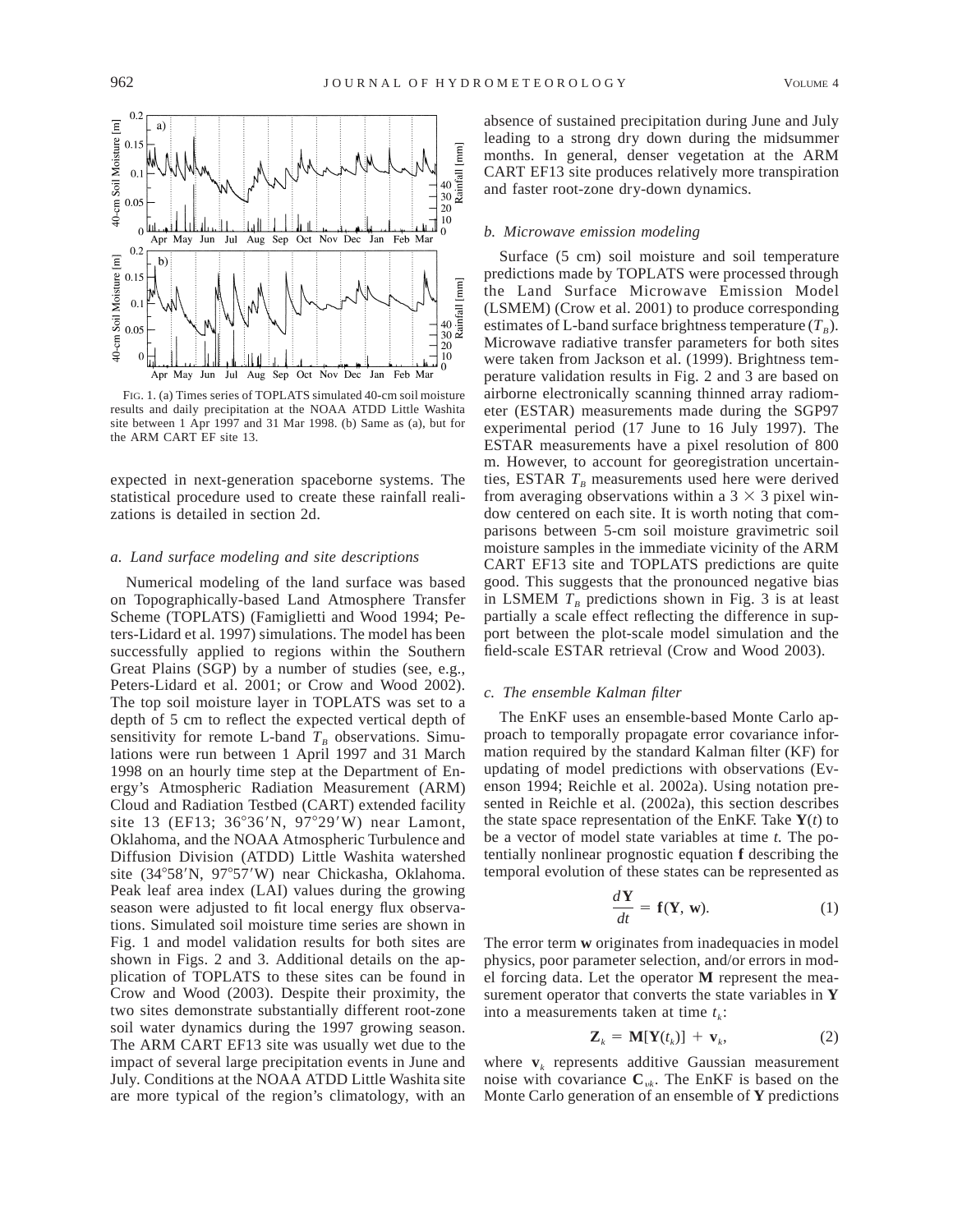

FIG. 2. TOPLATS and LSMEM validation results for the ARM CART EF13 site near Lamont, OK. Plotted energy flux and surface temperature results are averaged values between 1000 and 1600 local time. Observed brightness temperatures are taken from L-band ESTAR retrievals during SGP97.

via (1). This requires an a priori assumption concerning the nature and structure of model error represented by **w** and the perturbation of individual model realizations (or forecasts) with an appropriate statistical representation of this error. At each measurement time, state predictions made by the *i*th model realization within the ensemble are referred to as the forecast  $Y^i$ . If **f** is linear and all errors are additive, independent, and Gaussian, the optimal updating of  $Y^i$  by the actual measurement  $\mathbf{Z}_k$  is given by

$$
\mathbf{Y}_{+}^{\mathbf{i}} = \mathbf{Y}_{-}^{\mathbf{i}} + \mathbf{K}_{k}[\mathbf{Z}_{k}^{\mathbf{i}} - M_{k}(\mathbf{Y}_{-}^{\mathbf{i}})], \text{ and } (3)
$$

$$
\mathbf{K}_k = [\mathbf{C}_{YM}(\mathbf{C}_M + \mathbf{C}_v)^{-1}]_{t=t_k},\tag{4}
$$

where  $C_M$  is the error covariance matrix of the measurement forecasts  $M_k(Y^i_-)$ ,  $C_{YM}$  is the cross-covariance matrix between the predicted measurements and state variables contained  $Y^i$ , and  $Y^i$  is the updated (or analysis)

state representation. For each ensemble realization, an additive noise term consistent with  $v_k$  must be synthetically generated and added to  $\mathbf{Z}_k$  to produce the perturbed observation  $\mathbf{Z}_k^i$ . This is required to ensure that the spread of the updated state ensemble accurately reflects the true state error covariance (Burgers et al. 1998). From the ensemble,  $C_M$  and  $C_{YM}$  are statistically estimated by calculating covariances around the ensemble mean. Each ensemble replicate is updated using (3) and (4) and then allowed to evolve via (1) until the next measurement time. Filter predictions are typically derived from averaging model forecasts across the ensemble.

### *d. Conditioned rainfall likelihood distributions*

A statistical representation of error in daily rainfall accumulations associated with the sparse temporal sam-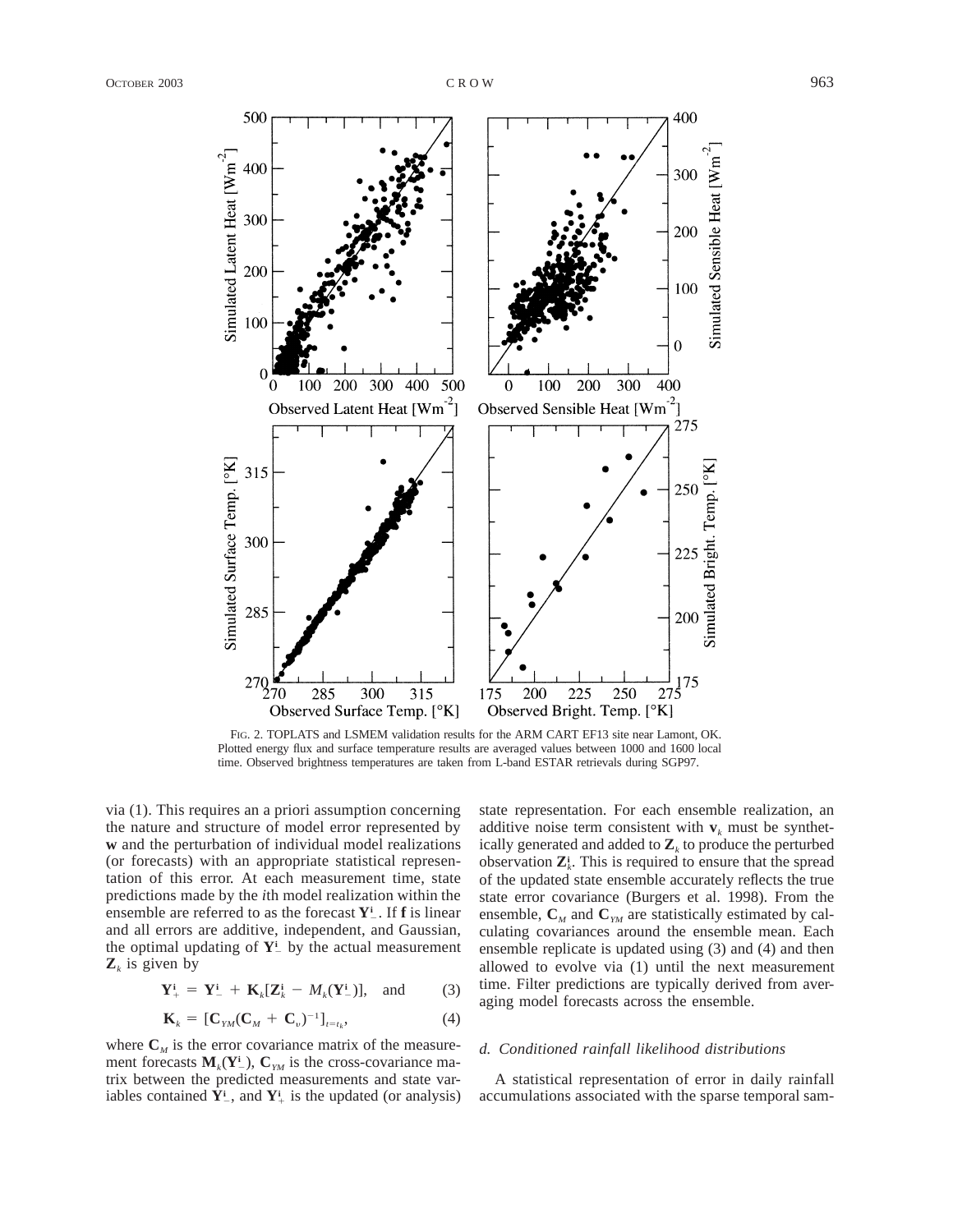

FIG. 3. TOPLATS and LSMEM validation results for the NOAA ATDD Little Washita site near Chickasha, OK. Plotted energy flux and surface temperature results are averaged values between 1000 and 1600 local time. Observed brightness temperatures are taken from L-band ESTAR retrievals during SGP97.

pling of rainfall was constructed by applying a direct subsampling approach to 15-min rain gauge data collected at all Oklahoma Mesonet stations during the calendar years 1997 and 1999. For a daily sampling frequency of  $\nu$ , rainfall rates were assumed constant and equal to the observed 15-min gauge-derived rate for the  $24v^{-1}$  h period centered on each observation. Rainfall rate estimates for the each of the  $24\nu^{-1}$  h periods in a single day were then averaged and used to construct a daily rainfall accumulation estimate  $\hat{R}$ . Each daily rainfall estimate  $\hat{R}$  was paired with the corresponding true daily accumulation rainfall value *R* derived from summing all observations within a given day. This pairing was repeated for every day at every Oklahoma Mesonet station during 1997 and 1999. The resulting set of (*Rˆ, R*) pairs were then discretely binned according to both  $\hat{R}$  and  $R$  and used to construct a series of conditional likelihood distributions  $f_{\nu}(R | \hat{R})$  for various discrete ranges of  $\hat{R}$ . This set of distributions included the case of zero measured rainfall  $f_n(R | \hat{R} = 0)$  describing the probability of falsely negative rainfall observations.

The conditioning of accumulation likelihoods depends on the frequency of sampling that supports the accumulation estimate. Sets of conditional distributions were constructed for rainfall sampling rates  $(v)$  of 2, 4, 6, 8, and 12 day<sup>-1</sup>. The special case of unconditioned rainfall intensities  $f_0(R)$  was also constructed to represent daily rainfall likelihood in the absence of any rainfall measurements (i.e.,  $\nu = 0$ ). Figure 4 shows a set of  $f_{\nu}(R | \hat{R})$  histograms for  $\nu = 8$  day<sup>-1</sup>, constructed using seasonally and geographically pooled observations within the entire state of Oklahoma. No attempt was made to parameterize or model the likelihood distributions. Instead, individual rainfall realizations were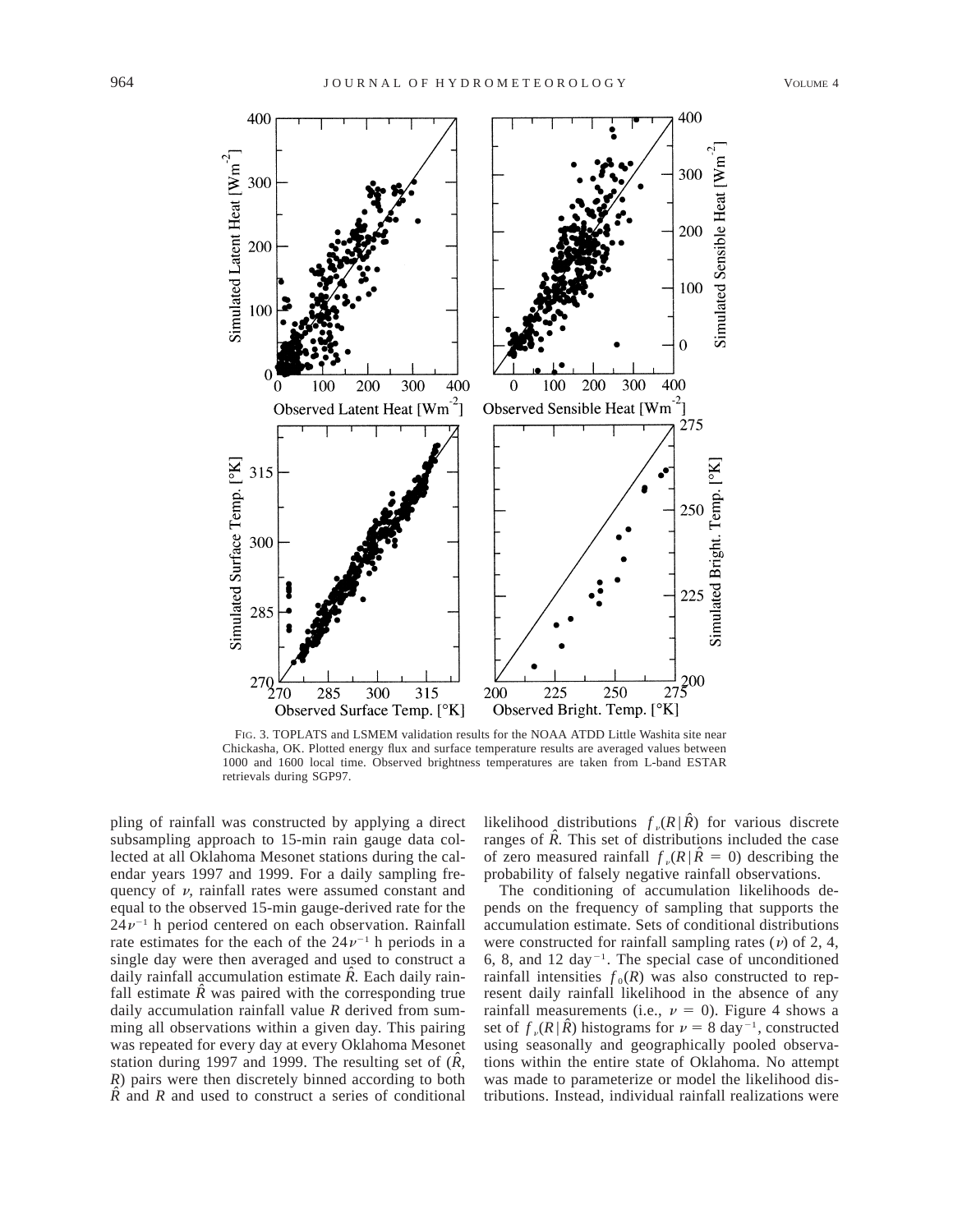

FIG. 4. Set of normalized conditional rainfall likelihood distributions for actual daily rainfall accumulations given a rainfall estimate  $\ddot{R}$  derived from the subsampling of eight observations a day. Results are derived from 15-min OK mesonet rain gauge measurements collected during calendar years 1997 and 1999.

randomly sampled from the exact set of observations used to construct the likelihood distributions.

### **3. Methodology**

Two separate methodologies were utilized to evaluate the data assimilation system. The first approach was based on an identical twin data assimilation experiment design. In this approach, TOPLATS/LSMEM simulations forced by complete (i.e., not subsampled) local rain gauge observations were designated as truth. These simulations, shown in Fig. 1 and validated in Figs. 2 and 3, will be referred to as ''benchmark'' simulations. LSMEM  $T_B$  predictions from benchmark simulations were perturbed with random error ( $C_v = 9 \text{ K}^2$ ) to form a set of daily synthetic observations  $\mathbf{Z}_k$  and reassimilated back into TOPLATS via the EnKF. The second methodology utilized real ESTAR observations of  $T_B$  acquired during SGP97. During the experiment (17 June 1997 to 16 July 1997), ESTAR imaging was performed on 18, 19, 20, 25, 26, 27, 29, and 30 June, and on 1, 2, 3, 11, 12, 13, 14, and 16 July.

For the 24-h period preceding 1600 UTC (the approximate measurement time for ESTAR measurements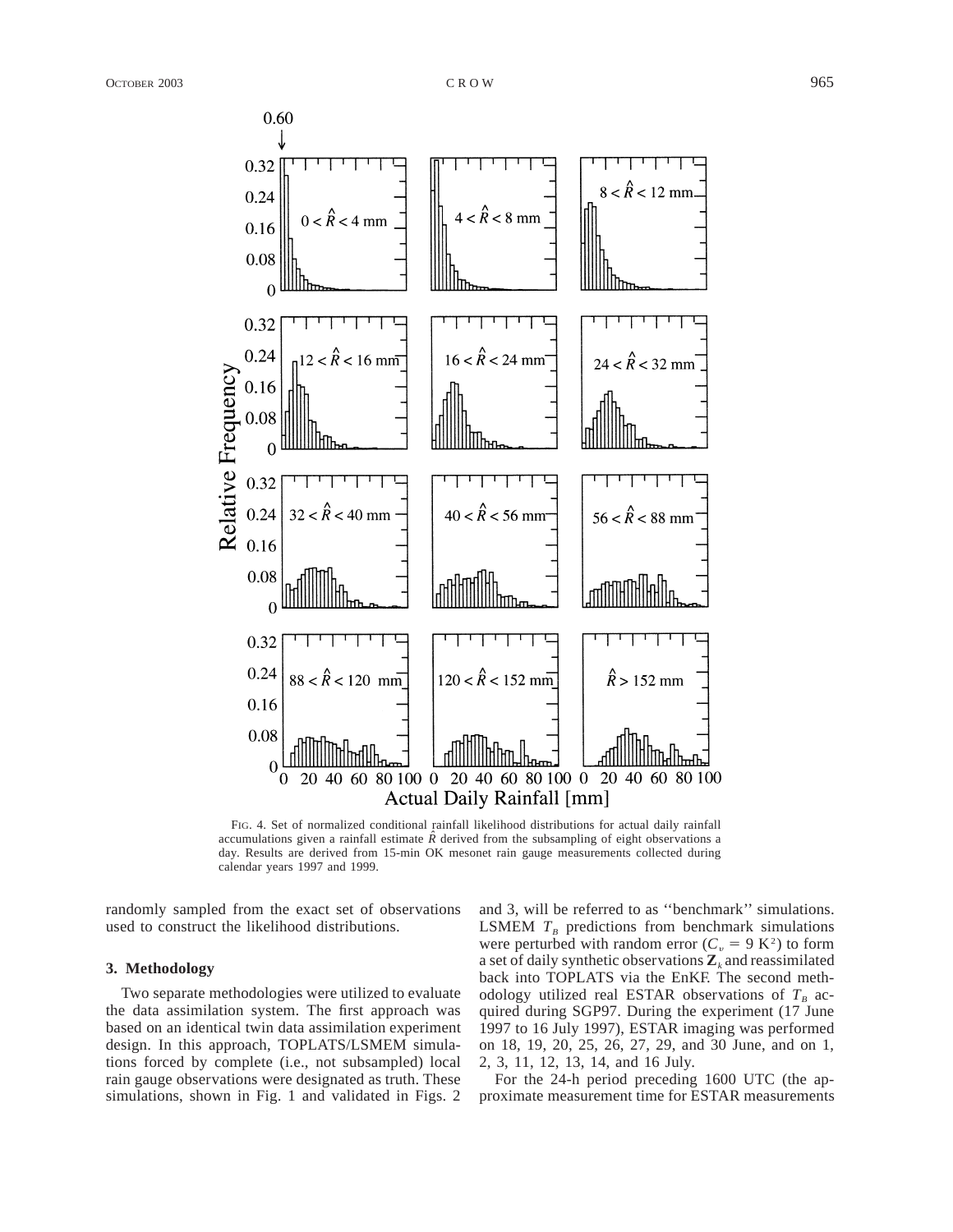during SGP97), daily estimated rainfall amounts (*Rˆ*) were derived at each site through the subsampling of  $\nu$ 15-min rain gauge observations per day. This subsampled estimate was then used to select the proper  $f_n(R | \hat{R})$ histogram (Fig. 4) from which to sample a set of daily rainfall amounts. Sampled daily rainfall amounts were distributed equally among  $24cv^{-1}$  consecutive hours of rainfall randomly located within the 24-h period, where *c* is the number of 15-min rainfall gauge measurements where rainfall was observed. This ensemble of hourly rainfall time series was used to generate an ensemble of 25 TOPLATS state (**Y**) and LSMEM observation [**M**(**Y**)] forecasts from which forecast estimates of mod-

el error ( $\mathbf{C}_{\gamma M}$  and  $\mathbf{C}_{\gamma M}$ ) could be obtained. Model ensembles were created for every 24-h period regardless of whether  $T_B$  observations were available for assimilation. At times with observations, each ensemble member was updated using the  $T_B$  observations  $(\mathbf{Z}_k)$  and the EnKF update equation given in (3). Four TOPLATS soil moisture states  $(0-5, 5-15, 15-40, 10, 40)$  cm to water table) and one soil temperature state (7.5 cm) were updated in this way. These simulations will be referred to as "EnKF" or "EnKF-based assimilation" results. Likewise, simulations where rainfall ensembles were generated but not updated with  $T_B$  observations will be referred to as ''open loop'' simulations.

Additional TOPLATS simulations were constructed that relied directly on subsampled rainfall data to provide hourly precipitation forcing. Like open loop results, these simulations did not assimilate  $T_B$  observations. However, unlike open loop results, they did not employ the rainfall ensemble generation procedure described in section 2d. Instead, for a given daily sampling frequency of  $\nu$ , hourly rainfall rates were assumed constant and equal to the observed 15-min gauge-derived rate for the  $24\nu^{-1}$  h period centered on each observation. TOPLATS output for these simulations will be referred to as ''subsampled precipitation'' results. The accuracy of TOPLATS and LSMEM predictions derived from the assimilation of  $T_B$  observations via the EnKF will be evaluated based on their ability to improve surface state and flux predictions relative to subsampled precipitation simulations that utilize neither  $T_B$  observations nor the EnKF methodology.

## **4. Results: Identical twin experiment**

Figure 5 shows root-zone soil moisture results derived from the EnKF-based assimilation of L-band surface brightness temperature  $(T_R)$  into TOPLATS simulations forced using sparse observations of rainfall. The  $T<sub>B</sub>$  measurements assimilated to produce EnKF results in Fig. 5 were synthetically generated every day at 1600 UTC (1000 CST) using the identical twin experiment methodology described in section 3. Rainfall observations were taken from the subsampling of eight 15-min rain gauge observations per day. This series of eight daily measurements were spaced evenly throughout the day



with the first measurement occurring at 0000 UTC. Also shown are TOPLATS results derived from the direct use of subsampled precipitation and benchmark TOPLATS predictions based on all available rainfall data at both sites. At the NOAA ATDD Little Washita site, the assimilation of  $T_B$  observations allows for a more accurate representation of a midsummer dry down by compensating for the consistently high bias of precipitation estimates derived from sparse subsampling of rainfall events. Conversely, at the ARM CART EF13 site, large precipitation events in late June and early July are underestimated by temporally sparse rainfall sampling, leading to anomalously dry conditions during the middle portion of the growing season. By interpreting surface L-band  $T_B$  observations and accurately replenishing root-zone soil water at deeper levels, the EnKF-based assimilation of  $T_B$  is able to compensate for error in rainfall forcing data. It should be noted that the rootzone depth assumed in Fig. 5 (40 cm) is considerably deeper than the shallow vertical depth of sensitivity for  $T_B$  observations (5 cm). Consequently, results do not

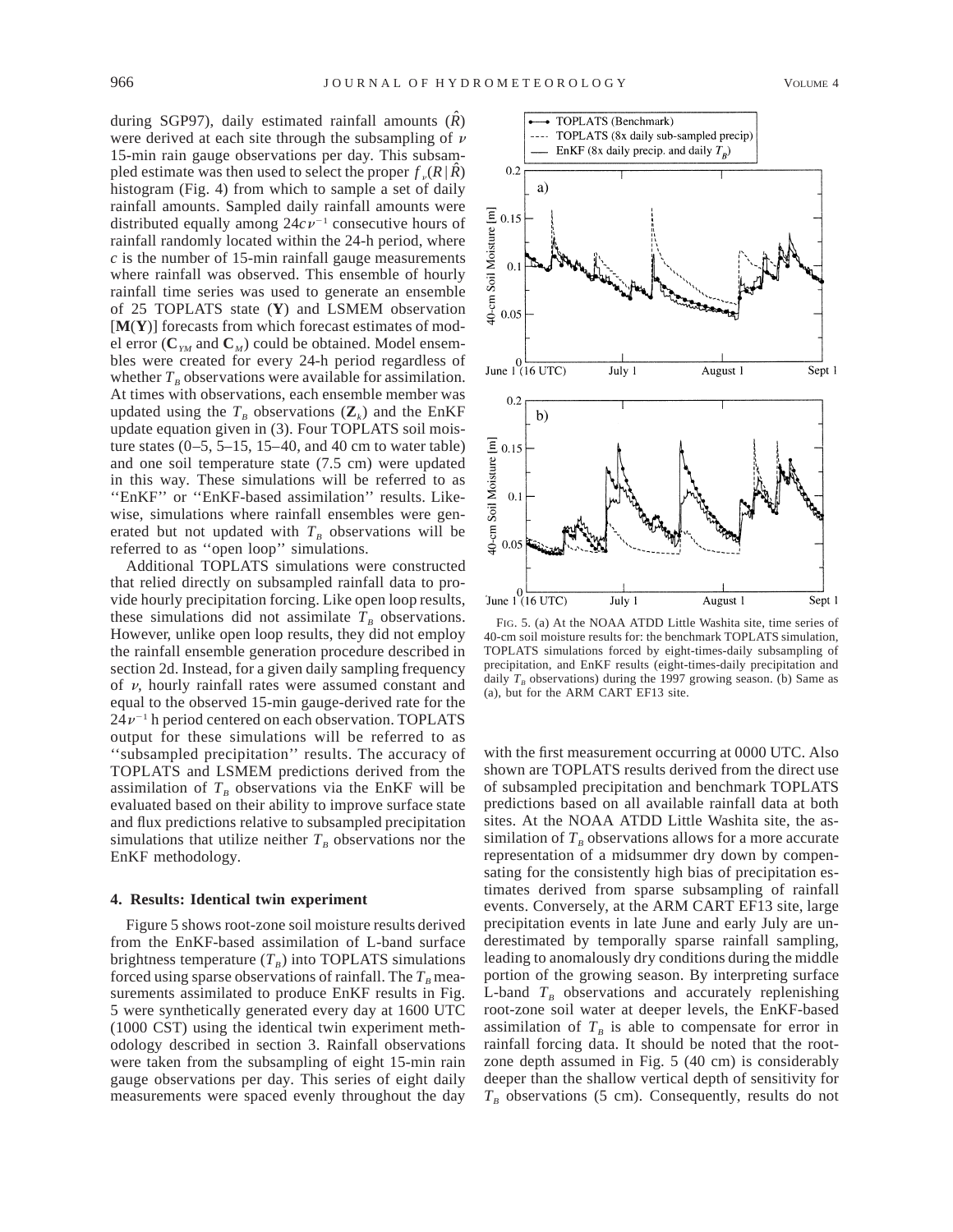TOPLATS (8x daily precip) TOPLATS/ENKF (8x daily precip and daily  $T_p$ ) 0.05 RMS error in 40-cm Soil Moisture [m] a) 0.04 0.03  $0.02$  $0.01$  $\overline{0}$ Jun Jul Aug May Sep Oct Nov Dec Jan Feb Mar Apr 0.05 RMS error in 40-cm Soil Moisture [m]  $b)$ 0.04 0.03 0.02  $0.0$  $\theta$ Apr May Jun Jul Aug Sep Oct Nov Dec Jan Feb Mar

FIG. 6. (a) At the NOAA ATDD Little Washita site, time series of rms error in EnKF 40-cm soil moisture predictions. Errors are pooled values based on all possible start times for precipitation observations. Also shown are rms errors associated with the direct forcing of TOPLATS using subsampled precipitation data. (b) Same as (a), but for the ARM CART EF13 site.

simply reflect the direct replacement of model-generated soil moistures with remote observations.

Results in Fig. 5 are based on the designation of just one of the 12 possible 15-min intervals between 0000 and 0300 UTC as the start time for the cyclic sequence of eight rainfall observations per day. Instead of plotting results for all 12 possible start times, Figs. 6 and 7 summarize them by plotting pooled root-mean-square (rms) differences between the benchmark TOPLATS simulation and EnKF root-zone soil moisture results. Also plotted are pooled rms errors associated with the direct use of eight-times-daily subsampled precipitation to force TOPLATS. EnKF root-zone soil moisture results in Fig. 6 show substantial improvements versus subsampled precipitation results during the growing season. Spikes in rms error, coinciding with large precipitation events, suggest that the EnKF does not immediately incorporate the impact of intense precipitation; however, the assimilation of  $T_B$  observations in the aftermath of rainfall events allows for a sharp correction during the early portion of dry-down events. Relative



FIG. 7. (a) At the NOAA ATDD Little Washita site, time series of rms error in daily averaged (1000 to 1600 local time) EnKF latent heat flux predictions. Errors are pooled values based on all possible start times for precipitation observations. Also shown are rms errors associated with the direct forcing of TOPLAS using subsampled precipitation data. To improve readability, all errors are temporally smoothed within a 3-day moving average window. (b) Same as (a), but for the ARM CART EF13 site.

Apr May Jun Jul Aug Sep Oct Nov Dec Jan Feb Mar

to the growing season, less improvement is observed during fall and winter months. Raising the observational error used to create synthetic  $T_B$  observations from 3 to 6 K increases rms error in EnKF predictions by about 10% at both sites (not shown).

Analogous latent heat flux results are shown in Fig. 7. Large errors in subsampled precipitation results are due to the inability of sparse rainfall rate sampling to accurately capture alternating periods of water- and energy-limited evapotranspiration during the growing season. For instance, subsampled precipitation results for the NOAA ATDD Little Washita site in Fig. 7a show large errors during a dry period in July (see Fig. 5). Much of this error is due to instances where the subsampling of modest precipitation events in late June and early July overestimates their intensity and underestimates the severity of the subsequent water-limited evapotranspiration period. As seen in Fig. 5a, the EnKFbased assimilation of  $T_B$  observations removes water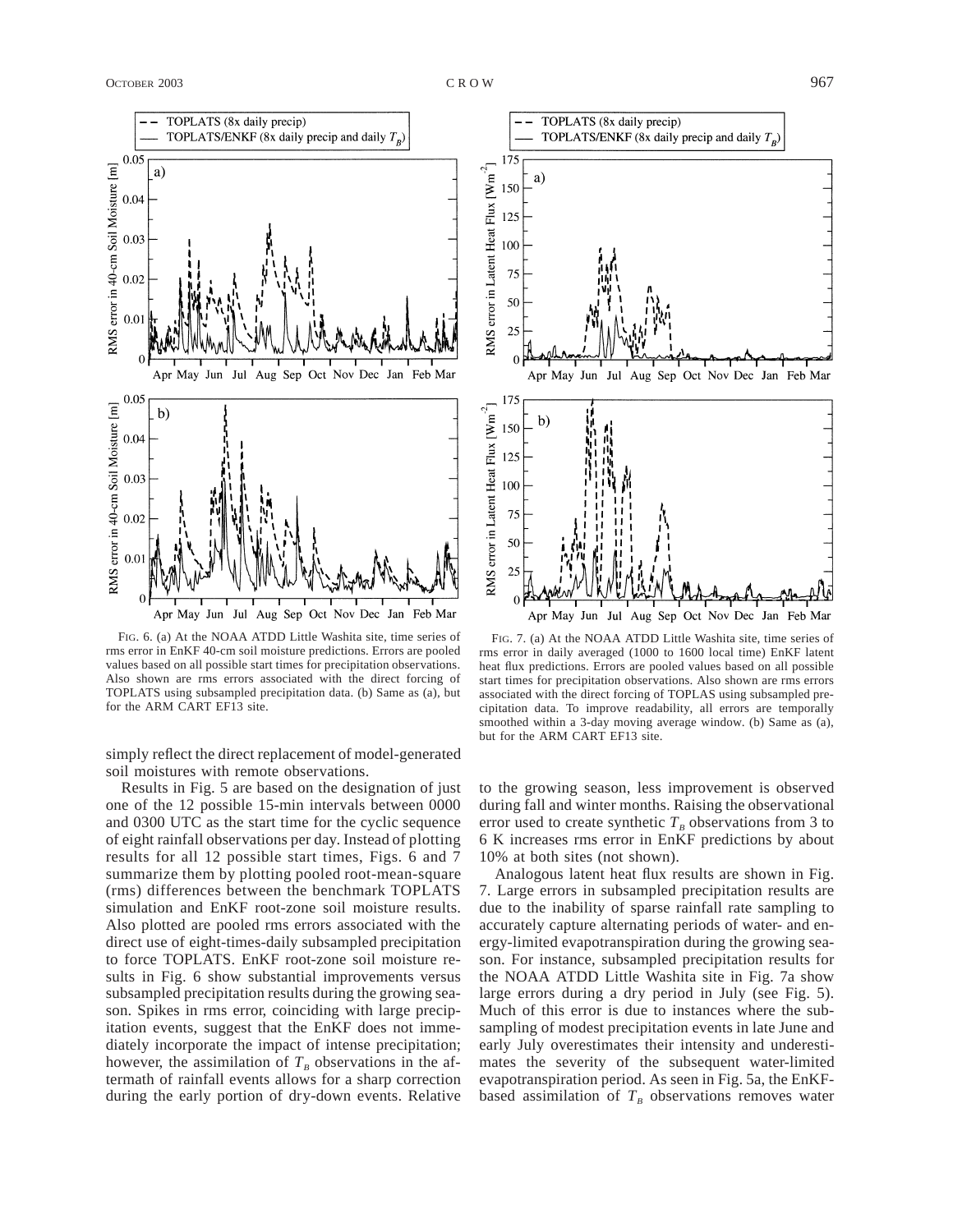

FIG. 8. (a) Pooled rms error for EnKF 40-cm soil moisture results over entire simulation period (1 Apr 1997 to 31 Mar 1998) for both study sites at a range of rainfall and  $T_B$  sampling frequencies. Errors are calculated relative to benchmark TOPLATS simulations. (b) Same as (a), but only for the growing season (1 May 1997 to 31 Sep 1997).

from the root-zone and compensates for the overestimation of antecedent rainfall amounts. This leads to an improved representation of soil water limitation on evapotranspiration at both sites. The absence of evapotranspiration errors from October to May is due to the near uniformity of energy-controlled evapotranspiration conditions at both sites during the winter and spring.

### *a. Impact of observation frequency*

Figure 8a plots 40-cm soil moisture rms error results for a range of rainfall and  $T_B$  sampling frequencies during the entire simulation period (from 1 April 1997 to 31 March 31 1998). Error statistics were derived from pooling soil moisture results at both study sites and using all possible start times for daily rainfall observations. Figure 8b is identical, except the values are derived from pooling results during the growing season only (from 1 May 1997 to 31 September 1997). The lowest possible  $T<sub>B</sub>$  observation frequency (i.e., never) corresponds to an open loop case where individual rainfall realizations are generated from rainfall likelihood

distributions but not updated via (3). Comparison between open loop and subsampled precipitation cases provides an important check that the rainfall ensemble procedure described in section 2d is generating errors consistent with actual uncertainties associated with the direct use of subsampled rainfall.

In contrast to instantaneous measurements of precipitation fluxes,  $T_B$  observations measure a surface state soil moisture—containing integrated information about past rainfall events. Figures 8 and 9 demonstrate the potential value of this memory for filtering errors associated with sparsely subsampled and memoryless precipitation flux retrievals. For instance, during the growing season (Fig. 8b) the assimilation of daily surface  $T_B$ measurements reduces rms error in 40-cm soil moisture predictions by about 50% for 12 rainfall samples per day and up to 65% for twice-daily sampling. Relative to open loop results, the EnKF-based assimilation of  $T_B$ also reduces the sensitivity of root-zone soil moisture errors to the frequency of rainfall observations. This loss of sensitivity is evident for  $T<sub>B</sub>$  measurement rates as infrequent as once every 5 days. One consequence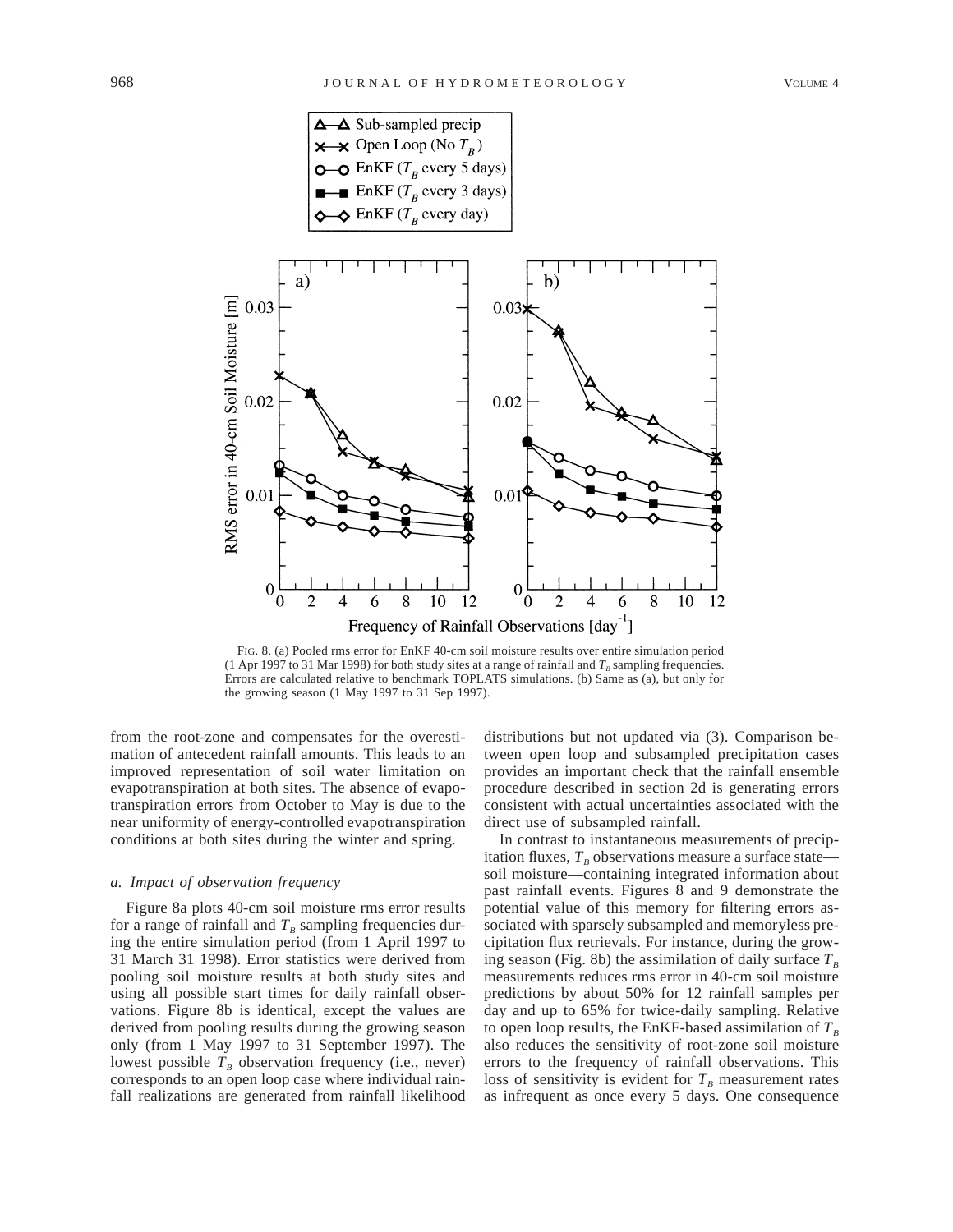

Frequency of Rainfall Observations [day<sup>-1</sup>] FIG. 9. (a) Pooled rms error for daily averaged (1000 to 1600 local time) EnKF latent heat flux results over entire simulation period (1 Apr 1997 to 31 Mar 1998) for both study sites at a range of rainfall and  $T_B$  sampling frequencies. Errors are calculated relative to benchmark TOPLATS

simulations. (b) Same as (a), but only for the growing season (1 May 1997 to 31 Sep 1997).

of this insensitivity is the relative superiority of a combination of sparse L-band  $T_B$  observations and rainfall sampling rates versus much more frequent rainfall observations in isolation. For instance, during the growing season twice-daily rainfall sampling and one  $T_B$  observation every five days leads to errors that are comparable to 12 rainfall samples per day and no  $T_B$  observations. Likewise, results for twice-daily retrievals of rainfall rate and daily  $T_B$  observations are as accurate as those for any combination of more frequent rainfall observations (up to 12 samples per day) and sparser  $T<sub>B</sub>$ retrieval rates.

Figure 9 is analogous to Fig. 8, except that it demonstrates latent heat flux errors. One clear contrast between Figs. 8 and 9 is the degree to which open loop and subsampled precipitation results differ. For latent heat flux, open loop TOPLATS results, where estimated  $\hat{R}$  values are used to sample an ensemble of precipitation intensities from the appropriate  $f(R | \hat{R})$  likelihood distribution, are more accurate than subsampled precipitation results based on the direct use of  $\ddot{R}$ . Sparse subsampling of precipitation tends to enhance precipitation

intermittency and strongly overpredict both the length and severity of soil-controlled evapotranspiration periods. In contrast, using  $\hat{R}$  to generate a likelihood-based ensemble of precipitation events temporally smoothes precipitation and moderates the severity of soil water content extremes. This keeps evapotranspiration rates for open loop results at or near potential evapotranspiration levels. Because the 1997 growing season is relatively wet, a blanket assumption of potential evapotranspiration is acceptable for many periods of time and open loop latent heat flux predictions do not exhibit large errors. Nevertheless, daily assimilation of  $T<sub>B</sub>$  measurements allows for improved representation of soilcontrolled periods and reduces rms errors in TOPLATS latent heat flux predictions by up to 50% relative to the open loop case.

## *b. Filter performance*

EnKF results can also be evaluated based on their consistency with regards to the assumptions that underlie the optimality of the Kalman filter update equa-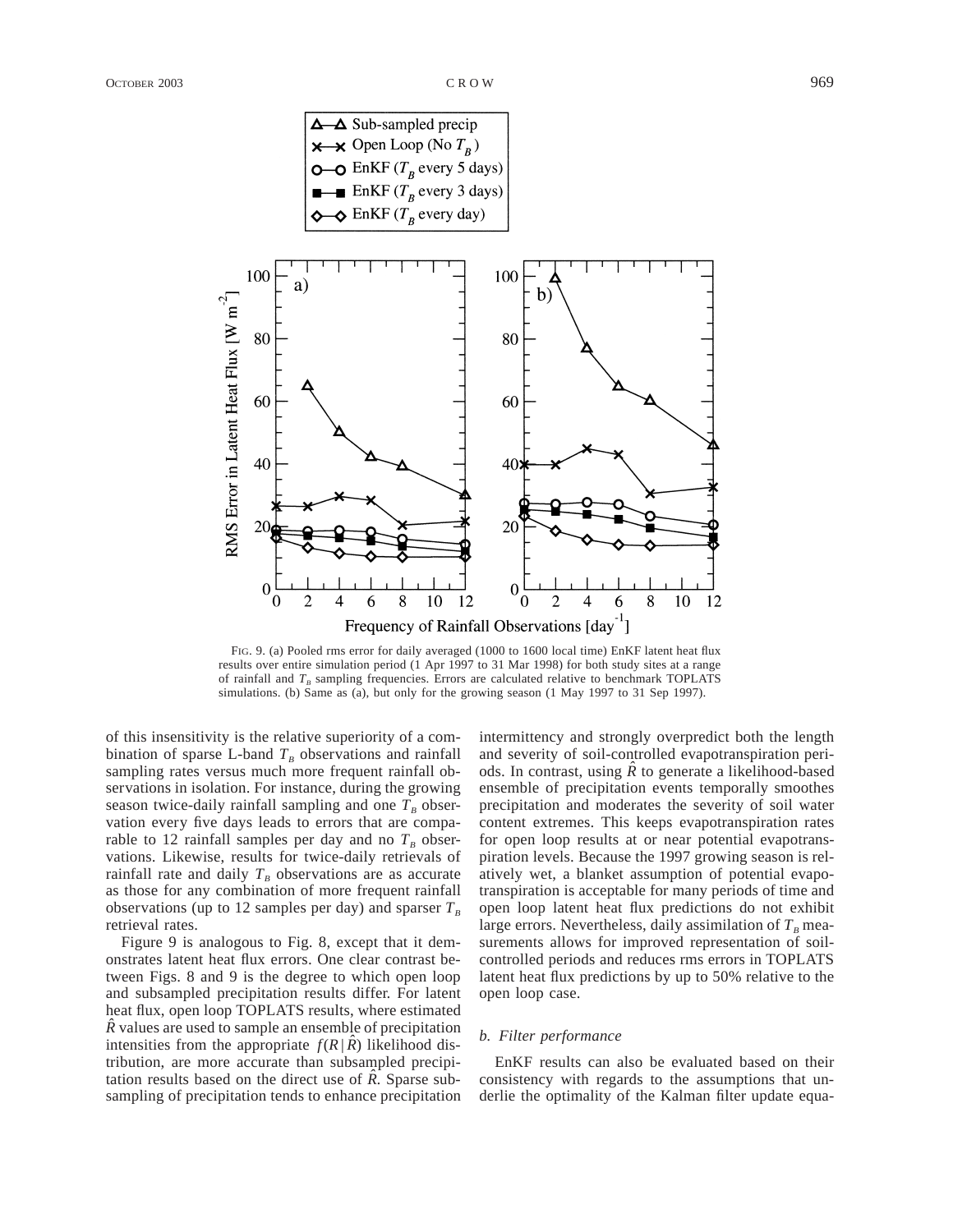

FIG. 10. (a) Distribution of coefficient of skew results for soil moisture ensemble forecasts at a range of depths. (b) Distribution of normalized filter innovations and a reference standard normal distribution.

tion. For instance, previous work has noted that uncertainty in rainfall does not necessarily lead to Gaussian error forecasts for  $T_B$  and surface soil moisture (Crow and Wood 2003). Figure 10a plots histograms for coefficient of skew results calculated from pooled model forecasts of soil moisture at both study sites. Surface (0–5 cm) soil moisture results are generally associated with large positive skew. Even when no rainfall is detected (i.e.,  $\hat{R} = 0$ ) some positive rainfall realizations are required for the rainfall ensemble to properly account for falsely negative precipitation observations. Therefore, in contrast to the majority of ensemble realizations capturing a drying tendency, isolated ensemble members with positive rainfall forcing will become sharply wetter. This leads to positively skewed forecast ensembles for surface soil moisture and potentially nonoptimal updating using (3). One influence on forecast skew is the frequency of rainfall observations. Increasing the frequency of rainfall rate observations from 2 to 12 day<sup> $-1$ </sup> reduces the average coefficient of skew in 5-cm forecasts, but only slightly (from 1.87 to 1.58). A much stronger factor is the depth of the forecasted soil moisture state. As demonstrated in Fig. 9a, forecast skew is progressively reduced within deeper soil layers.

The forecast skew observed in Fig. 10a can be re-

duced through ancillary measurements, which eliminate the possibility of falsely negative rainfall observations. For instance, in cases where sparse rainfall radiometer subsampling detects no rainfall (i.e.,  $\hat{R} = 0$ ), visible (VIS) and thermal infrared (IR) precipitation indices from geostationary satellites could be used to make a rain/no-rain determination for the entire day. During days with no rain, a reliable no-rain determination eliminates the need to generate the small number of positive rainfall realizations that tend to skew the entire forecast ensemble. If the VIS–IR observation system detects rain and the sparse radiometer sampling does not, rainfall rates can be sampled from a conditioned likelihood distribution reflecting positive rainfall, which is undetected by sparse subsampling at a rate of  $\nu$  day<sup>-1</sup> {i.e.,  $f_{\nu}[R]$  (*R*  $> 0$  and  $\hat{R} = 0$ ]. Incorporating this modification, EnKF results for eight rainfall observations per day and daily  $T_B$  measurements were repeated at the NOAA ATDD site using a modified assimilation system that assumed perfect rain/no-rain determinations were available. Eliminating the possibility of falsely negative rainfall observations reduces the coefficient of skew in surface (0–5 cm) soil moisture forecasts by 71% (1.71– 0.50), yet improves model EnKF predictions of rootzone soil moisture by only 12% (0.0047–0.0041 m). Such a modest improvement in accuracy implies that skew in model forecasts of  $T_B$  and surface soil moisture is not a major source of overall error in results for the original filter. One possible explanation for this is the confinement of large skew to state forecasts within surface layers that constitute a minor fraction of overall root-zone volume. Deeper, more substantial soil moisture states exhibit considerably less skew and are, therefore, more amenable to updating using the EnKF. This result is consistent with earlier work by Reichle et al. (2002b) who demonstrate the adequacy of the EnKF in updating skewed forecast ensembles arising from nonlinearites in land surface models.

The statistical properties of the filter innovations provide an additional diagnostic tool for assessing filter performance. A filter's innovations are defined as the sequence of differences between forecasted and actual observations  $\mathbf{Z}_k - \mathbf{M}_k(\mathbf{Y}_-^i)$ . If the underlying assumptions of the Kalman filter are fully met (i.e., linear models and uncorrelated Gaussian errors), observed innovations should be temporally uncorrelated, mean zero, and Gaussian with a covariance equal to  $C_M + C_v$ . The degree to which actual innovations depart from this ideal gives a sense as to the applicability of the Kalman filter update equation to a particular filtering problem. Figure 10b plots a histogram of normalized innovations— $[\mathbf{Z}_k]$  $-\mathbf{M}_k(\mathbf{Y}_-^i)/(\mathbf{C}_M + \mathbf{C}_v)$ —observed at both study sites during assimilation of daily  $T_B$  observations and eighttimes-daily subsampling of rainfall. A standard normal distribution is also plotted for reference. The positive shift of the normalized innovation distribution relative to the standard normal reflects the continual readjustment of excessively wet (i.e., low  $T_B$ ) ensemble mem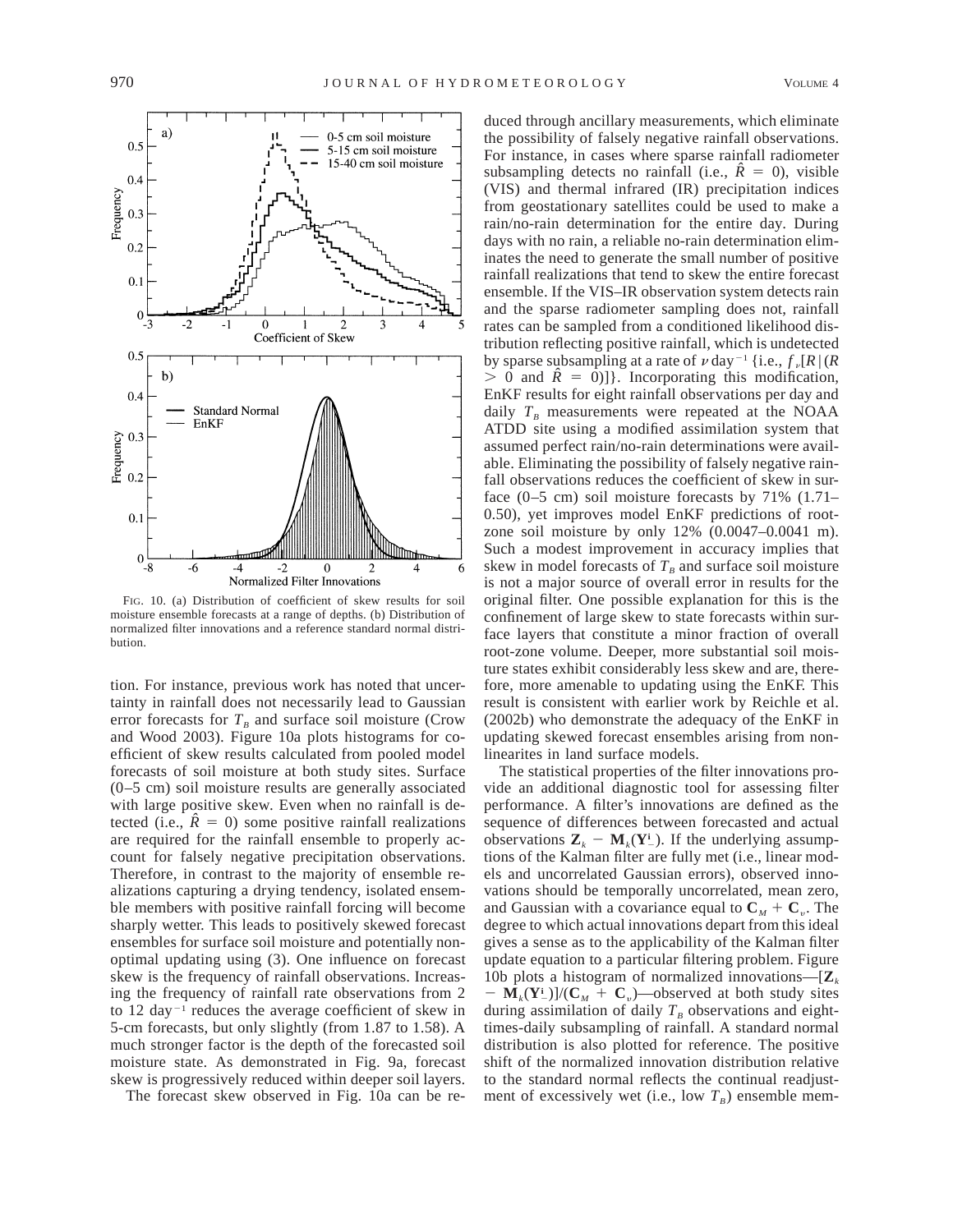OCTOBER 2003 CROW CROW CROW 971



FIG. 11. Time series of TOPLATS LSMEM  $T_B$  predictions derived from both OK Mesonet rainfall gauge measurements and precipitation retrievals extracted from the GPCP 1DD dataset within the  $1^{\circ}$  lat  $\times$  $1^\circ$  lon grid cell surrounding the ARM CART EF13 site (36 $^\circ$  to 37 $^\circ$ N and  $-97^{\circ}$  to  $-98^{\circ}$ W). Also plotted are spatially averaged ESTAR  $T_B$ observations within the same degree box.

bers produced to capture the possibility of falsely positive rainfall observations. Frequent low  $T_B$  forecasts relative to actual measurements lead, in turn, to an excessive amount of positive innovations. Likewise, the non-Gaussian tail at large negative normalized innovations is due to the inability of the climatologically based ensembling procedure to capture large precipitation events during the modeling period. Because rainfall ensembles are based on climatological likelihoods, large events are not well represented. In a Bayesian sense, this is because unusually intense rainfall observations are more likely associated with large sampling errors than an actual rare event. Consequently, for large  $\hat{R}$ , few, if any, rainfall realizations generated from the  $f(R | \hat{R})$  likelihood distribution will be greater than  $\hat{R}$ (see Fig. 4). However, several large precipitation observations at the ARM CART EF13 site are, in fact, accurate representations of unusually intense precipitation events. The inability of the rainfall ensemble generation procedure to reflect such extreme events leads to the strong overprediction of  $T_B$  and the non-Gaussian negative tail on the innovation histogram shown in Fig. 9.

#### **5. Results: Real observations**

Datasets collected during SGP97 provide an opportunity to evaluate the proposed data assimilation system using real remote sensing observations of  $T<sub>B</sub>$ . Figure 11 shows  $T_B$  predictions for a TOPLATS LSMEM simulation of the ARM CART EF13 site forced by both rain gauge observations and rainfall data extracted from the satellite-derived GPCP 1DD dataset. Also plotted are L-band  $T_B$  observations derived from airborne ESTAR measurements during SGP97. To ensure compatibility with the  $1^\circ$  resolution of the 1DD rainfall observations, ESTAR observations, LAI forcing for TOPLATS, and gauge-based precipitation observations were averaged within the  $1^{\circ}$  lat  $\times$   $1^{\circ}$  lon grid box roughly centered on the ARM CART EF13 site. Due to apparent errors in the 1DD rainfall, the two simulations diverge on 25 June, 29 June, and 15 July. While TOPLATS LSMEM  $T_B$  predictions derived from local rain gauge observations are quite accurate, results with spaceborne 1DD rainfall observations are clearly not consistent with independent ESTAR  $T_B$  observations. It is this lack of consistency that forms the observational basis for the detection, and eventual correction, of land surface model errors associated with poor rainfall forcing.

While Fig. 11 demonstrates the basic detectability assumption at the heart of the data assimilation system, it does not validate the system itself. As a first step toward this, Table 1 presents results for the assimilation of actual ESTAR  $T_B$  measurements during the SGP97 period (17 June to 16 July 1997). Results are shown for rainfall forcing consistent with both twice and eighttimes-daily subsampling of rainfall rates. ''ESTAR'' results are based on updating with real L-band  $T_B$  obser-

| TABLE 1. Comparison between rms errors in EnKF 40-cm soil moisture ( $\theta_{40 \text{ cm}}$ ) and latent heat flux ( $\lambda E$ ) results utilizing both synthetic |  |  |  |  |
|-----------------------------------------------------------------------------------------------------------------------------------------------------------------------|--|--|--|--|
| and actual ESTAR $T_R$ observations. Given rms errors are calculated by pooling results between 17 Jun and 16 Jul 1997. Results are shown                             |  |  |  |  |
| for rainfall rate subsampling frequencies ( $\nu$ ) of both 2 and 8 day <sup>-1</sup> .                                                                               |  |  |  |  |

| Site                     | $\nu$ (day <sup>-1</sup> ) | $T_{R}$ source         | $\theta_{40 \text{ cm}}$ (m) | $\lambda E$ (W m <sup>-2</sup> ) |
|--------------------------|----------------------------|------------------------|------------------------------|----------------------------------|
| NOAA ATDD Little Washita |                            | Synthetic              | 0.0079                       | 26.5                             |
|                          |                            | <b>ESTAR</b>           | 0.0114                       | 63.2                             |
|                          |                            | ESTAR (bias corrected) | 0.0074                       | 21.7                             |
|                          | 8                          | Synthetic              | 0.0061                       | 21.4                             |
|                          | Õ                          | <b>ESTAR</b>           | 0.0107                       | 58.6                             |
|                          | 8                          | ESTAR (bias corrected) | 0.0061                       | 19.6                             |
| ARM CART EF13            |                            | Synthetic              | 0.0167                       | 24.4                             |
|                          |                            | <b>ESTAR</b>           | 0.0188                       | 29.7                             |
|                          | 8                          | Synthetic              | 0.0138                       | 27.3                             |
|                          | δ                          | <b>ESTAR</b>           | 0.0154                       | 28.0                             |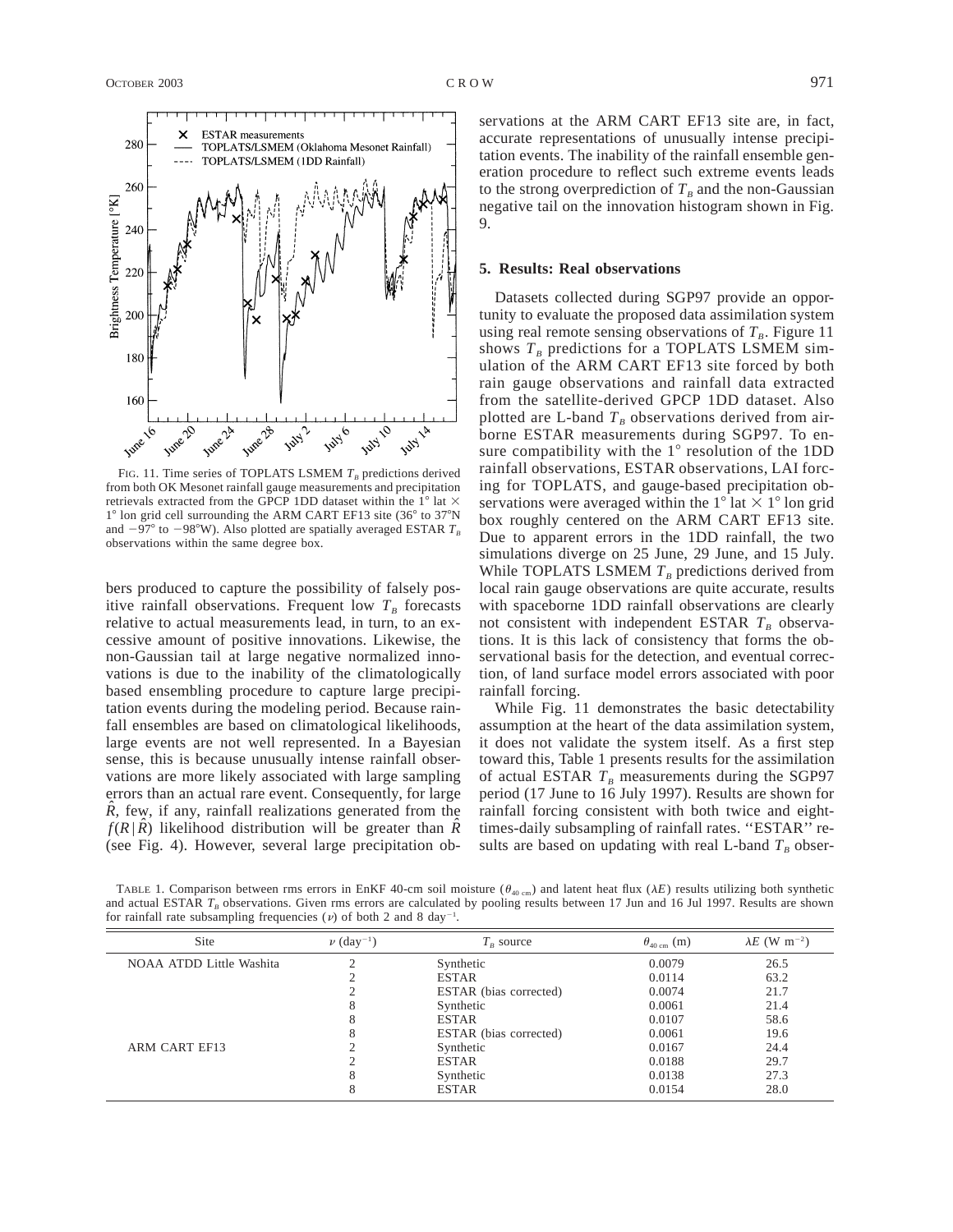vations at each of the 16 ESTAR observations times (see Fig. 11). Results for "synthetic  $T_B$ " observations are based on updating at the same 16 times, but with  $T_B$  values synthetically generated by the identical twin experiment. As in the identical twin experiment, errors for both are based on comparisons to the benchmark TOPLATS simulation described in section 3. Consequently, comparisons in Table 1 give a sense as to the feasibility of obtaining the accuracy improvements seen in Figs. 6, 7, 8, and 9 with real  $T_B$  observations. At the ARM CART EF13 site, real  $T_B$  observations are nearly as effective as synthetically generated observations. However, the assimilation of  $T_B$  observations at the NOAA ATDD Little Washita site does not lead to comparable accuracies until after the  $T_B$  bias observed in Fig. 3 is removed. In a truly operational setting, such an adjustment would require the successful application of a bias detection and correction strategy (Dee and DaSilva 1998).

#### **6. Summary and conclusions**

Random sampling errors due to temporally sparse observation frequencies (2–12 per day) are expected to comprise a major fraction of retrieval error for current and next generation radiometer systems designed to estimate daily rainfall accumulations from space (e.g., Bell et al. 1990, or Steiner 1996). The presence of random errors in precipitation forcing data for land surface models can lead to large uncertainty in predictions of root-zone (40 cm) soil moisture and surface energy fluxes (Figs. 5 and 6). However, surface  $T<sub>B</sub>$  observations appear to offer a viable observational basis to detect land surface model errors associated with poorly retrieved rain rates (Fig. 11). This analysis exploits this potential by developing an EnKF-based data assimilation system designed to update land surface model predictions, made uncertain by the impact of random sampling error in rainfall observations, with surface  $T_B$  observations supported only by near-surface (0–5 cm) microwave emission.

The EnKF-based land surface data assimilation system presented in section 2 is based on the use of temporally sparse rainfall observations—ostensibly from a spaceborne source—to condition expectations concerning daily rainfall accumulations. Using a Monte Carlo approach, rainfall realizations sampled from histograms of conditional rainfall likelihoods are run through a land surface and forward microwave emission model to create an ensemble of land surface state and surface microwave brightness temperature  $(T_B)$  predictions. This ensemble provides the necessary error covariance information to update individual members of the ensemble with  $T_B$  observations via Eq. (3). A synthetic identical twin experiment demonstrates that the approach is capable of substantially reducing errors in both root-zone soil moisture and surface energy flux predictions relative to results derived from the direct use of sparsely

subsampled rainfall to force TOPLATS (Figs. 6, 7, 8, and 9). Preliminary results with real  $T<sub>B</sub>$  predictions obtained during SGP97 suggest that comparable levels of correction are obtainable using actual L-band  $T_B$  observations (Table 1), although in some cases, reaching this potential may require the application of an effective bias detection strategy.

Results in Figs. 8 and 9 can also be used to gauge the relative value of spaceborne brightness temperature and rainfall rate observations for land surface modeling. A generalization emerging from the figures is the degree to which a combination of relatively sparse rainfall rate and  $T_B$  measurements leads to more accurate state and flux predictions than open loop (i.e., no  $T<sub>B</sub>$  assimilation) results driven by more frequent rainfall observations. Given twice-daily observations of rainfall, L-band spaceborne retrievals of  $T_B$  every 3 days are more valuable for root-zone soil moisture and surface energy flux prediction than an increase in the observational frequency of rainfall rate retrievals from 2 to 8 day<sup> $-1$ </sup>. There are also indications that adequate  $T_B$  sampling may preclude the need to improve the temporal sampling characteristics of spaceborne rainfall systems. Updating with daily observations  $T_B$  and the EnKF substantially reduces the observed sensitivity of results to the frequency of rainfall observations.

A central issue in the design of any data assimilation system is the choice of a particular assimilation technique. As a noted in Reichle et al. (2002a) the EnKF has a number of attributes that make it well suited for the assimilation of  $T_B$  observations into a land surface model. Of particular interest here is the EnKF's flexibility with regard to model error type and ability to temporally propagate uncertainty associated with poor rainfall forcing. This flexibility distinguishes the EnKF from other variants of the Kalman filter—most notably the extended Kalman filter (Reichle et al. 2002b). One potential downside for the EnKF is the presence of skew in ensemble model forecasts (Fig. 10), which will prevent optimal updating of ensembles via the Kalman filter. Because alternative assimilation strategies, particularly the fully nonlinear Monte Carlo Bayesian filter presented by Anderson and Anderson (1999) and the variational smoother incorporating model error presented by Reichle et al. (2001), are better suited for dealing with non-Gaussian errors than the EnKF, measuring the impact of this forecast skew on eventual EnKF update accuracy is critical for assessing the relative suitability of the EnKF versus other assimilation techniques. Section 4b demonstrates that assuming the availability of accurate rain/no-rain determinations eliminates a majority of the forecast skew. Crucially, this sharp reduction is not associated with substantial improvements in assimilation results. This implies that forecast skew was not a major source of error in the original EnKF-updated state predictions, which, in turn, supports the EnKf's overall suitability for this application.